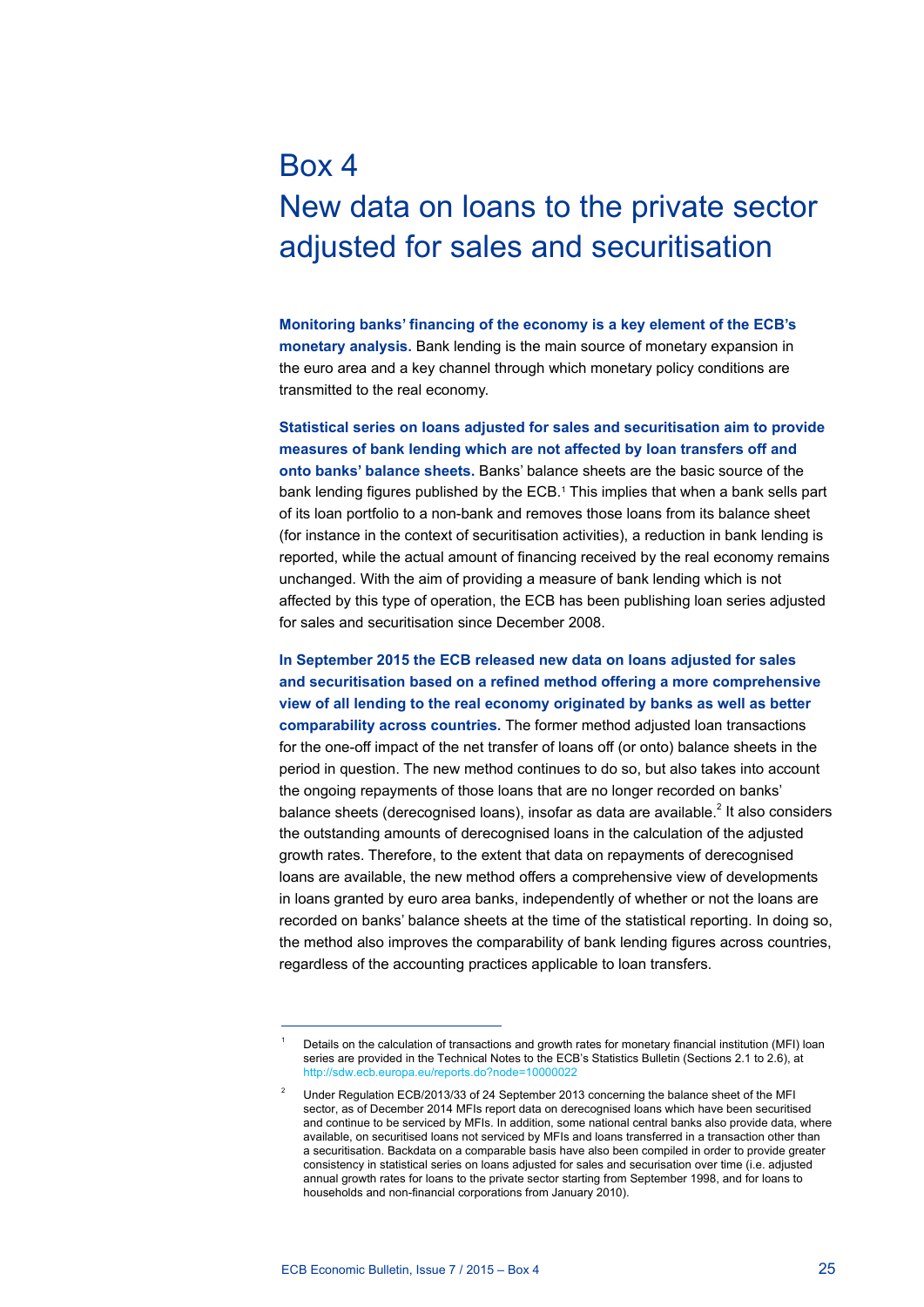### **Chart A**

MFI loans to the euro area private sector adjusted for sales and securitisation



Source: ECB.

Note: The solid lines represent the new method and the dotted lines represent the former method. The latest observation is for July 2015.

**The new method of adjustment generally results in lower growth rates than the former method, but the trends remain basically unchanged (see Chart A).** This difference is explained by flow and stock effects. First, the inclusion of repayments of derecognised loans results in somewhat lower adjusted flows of loans compared with the former method. Second, the inclusion of the stocks of derecognised loans increases the base on which the growth rates are computed, thereby reducing the growth rates in absolute value terms. In other words, the stock effect contributes to making positive growth rates lower, and negative growth rates less negative, under the new method than under the former method. $3$ 

# **The lower growth rates observed under the new adjustment method mainly result from the repayments of derecognised loans (flow effect).**

The stock of derecognised loans is small relative to the total outstanding amount of loans (derecognised loans to the euro area private sector amounted to €0.4 trillion in July 2015, compared with total loans on MFI balance

sheets of €10.8 trillion). Therefore, the inclusion of the derecognised stocks typically has a small (upward or downward) impact on growth rates. However, the repayments of derecognised loans have a significant downward impact. Charts B and C show the impact of the new adjustment method on the annual growth rates for loans to

# **Chart B**

#### MFI loans to euro area households: impact of the new adjustment method on annual growth rates

(difference in annual growth rates between the new and former adjustment methods; basis points; non-seasonally adjusted)



Sources: ECB and ECB calculations. Note: The latest observation is for July 2015.

> <sup>3</sup> Further details on the differences between the new and former adjustment methods are provided in an [explanatory note](http://www.ecb.europa.eu/press/pr/date/2015/html/pr150921_explanatory_note_adjusted_loans.pdf?9d3f74114040ed1a0b7e3add21fdb57d) on the ECB's website, at [http://www.ecb.europa.eu/press/pr/date/2015/html/](http://www.ecb.europa.eu/press/pr/date/2015/html/pr150921_explanatory_note_adjusted_loans.pdf) [pr150921\\_explanatory\\_note\\_adjusted\\_loans.pdf](http://www.ecb.europa.eu/press/pr/date/2015/html/pr150921_explanatory_note_adjusted_loans.pdf)